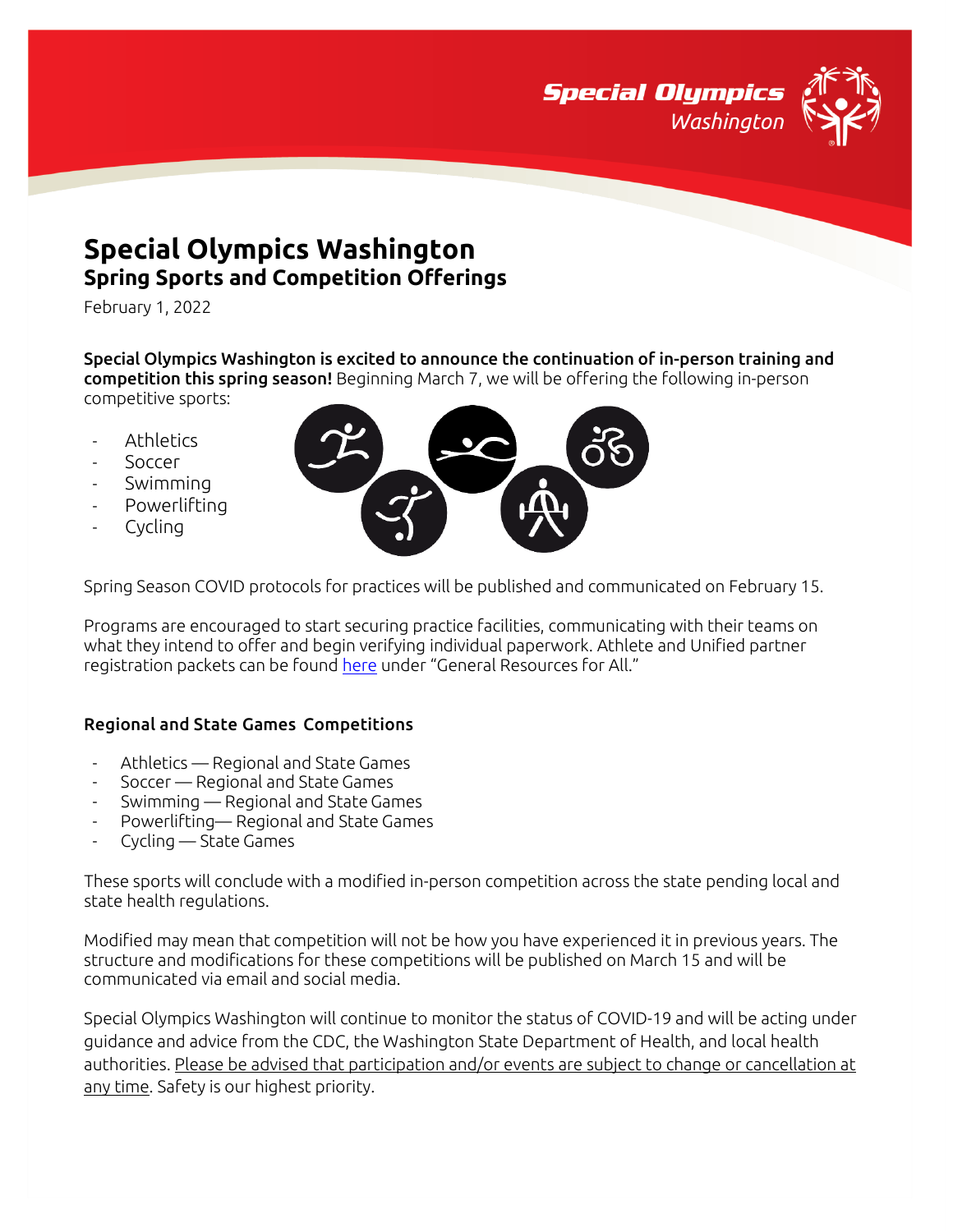## Timeline for Spring Season

- February 15 Spring Season COVID protocols published
- March 7 Start of Spring Season
- March 15 Competition Structure and Modifications Published
- March 15 Pre-Season Registration Due all community-based teams
- April 12 Athletics and Swimming Final Registration Due
- April 19 Soccer and Powerlifting Final Registration Due
- May 3 Cycling Final Registration Due
- May 19 State Games Registration Due

Spring Season Registration [Portal](https://app.smartsheet.com/b/form/62530f65e36f42a7ab7dd9f5e2e436ee)

## Competition Schedule

- April 23 Northwest Regional Swimming Competition, KCAC
- April 24 Southwest Regional Swimming Competition, KCAC
- April 30 Northwest Regional Athletics Competition
- May 1 Southwest Regional Athletics and Soccer Competition
- May 7 East Regional Athletics, Swimming, and Powerlifting Competitions, EWU
- May 7 Northwest Regional Soccer Competition
- May 14 Northwest Regional Powerlifting Competition
- May 14 East Regional Soccer Competition
- June 3 12 Special Olympics USA Games in Orlando
- June 17 19 State Spring Games (PLU, JBLM, KCAC)

# Unified Champion Schools Schedule

- February 15 Spring Season COVID Protocols published
- March 7 Start of Spring Season
- March 15 Unified Schools Soccer Pre-Registration Due
- April 23 Unified Schools Soccer League Play
- April 30 Unified Schools Soccer League Play
- May 2 Unified Schools Final Registration Due
- May 7 Unified Schools Soccer League Play
- May 14 Unified Schools Soccer Districts- State-Wide
- May 18 Unified Schools Soccer State Games Registration Due
- May 28 Unified Schools High School Soccer State Championship
- June  $3 12 -$  USA Games
- June 17 19 State Spring Games (PLU, JBLM, KCAC)

Spring Season Unified Champion Schools Registratio[n Portal](https://app.smartsheet.com/b/form/53c85fe348204176985e53c0e3a47367)